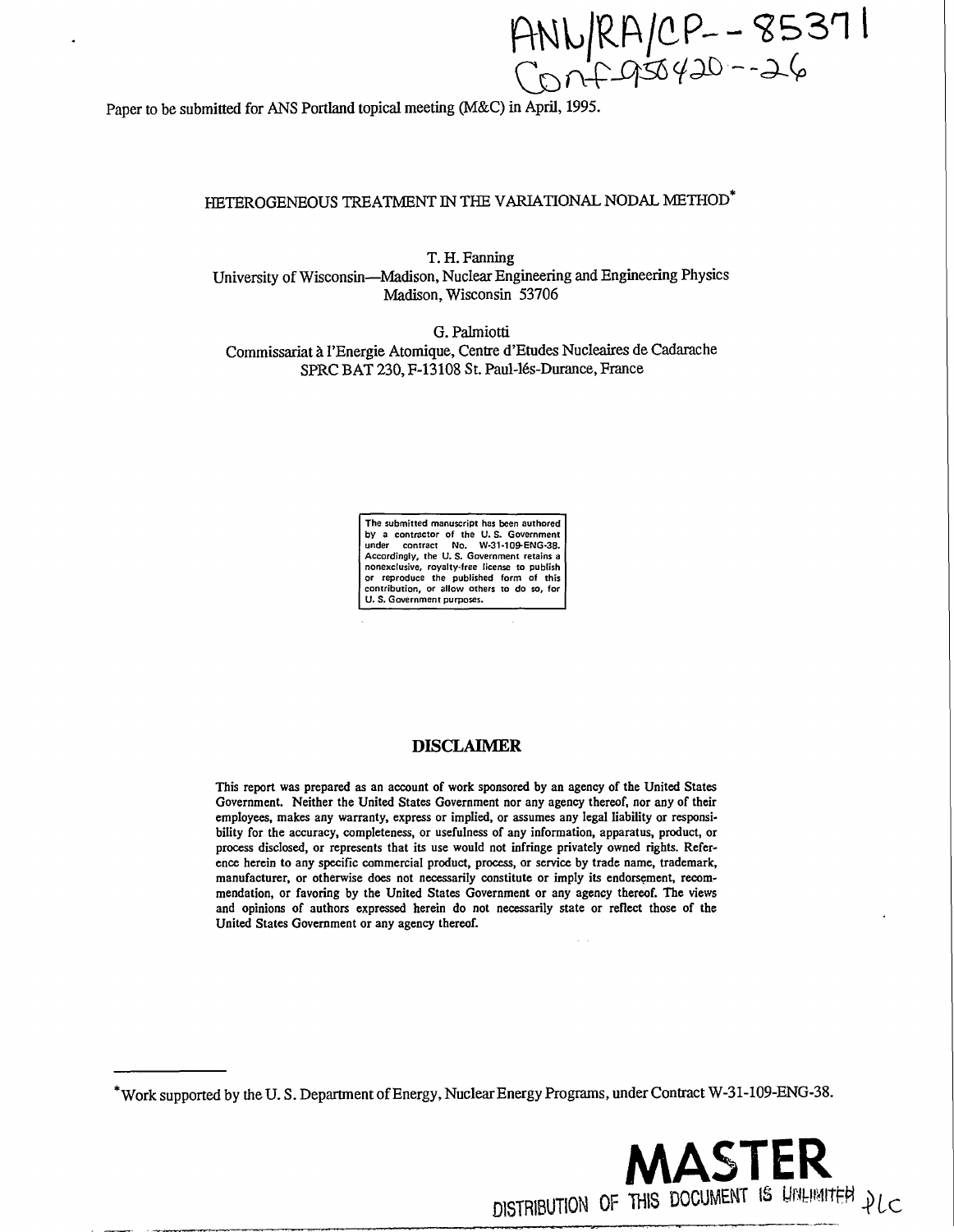# **DISCLAIMER**

**> 7** 

**Portions of this document may be illegible in electronic image products. Images are produced from the best available original document.**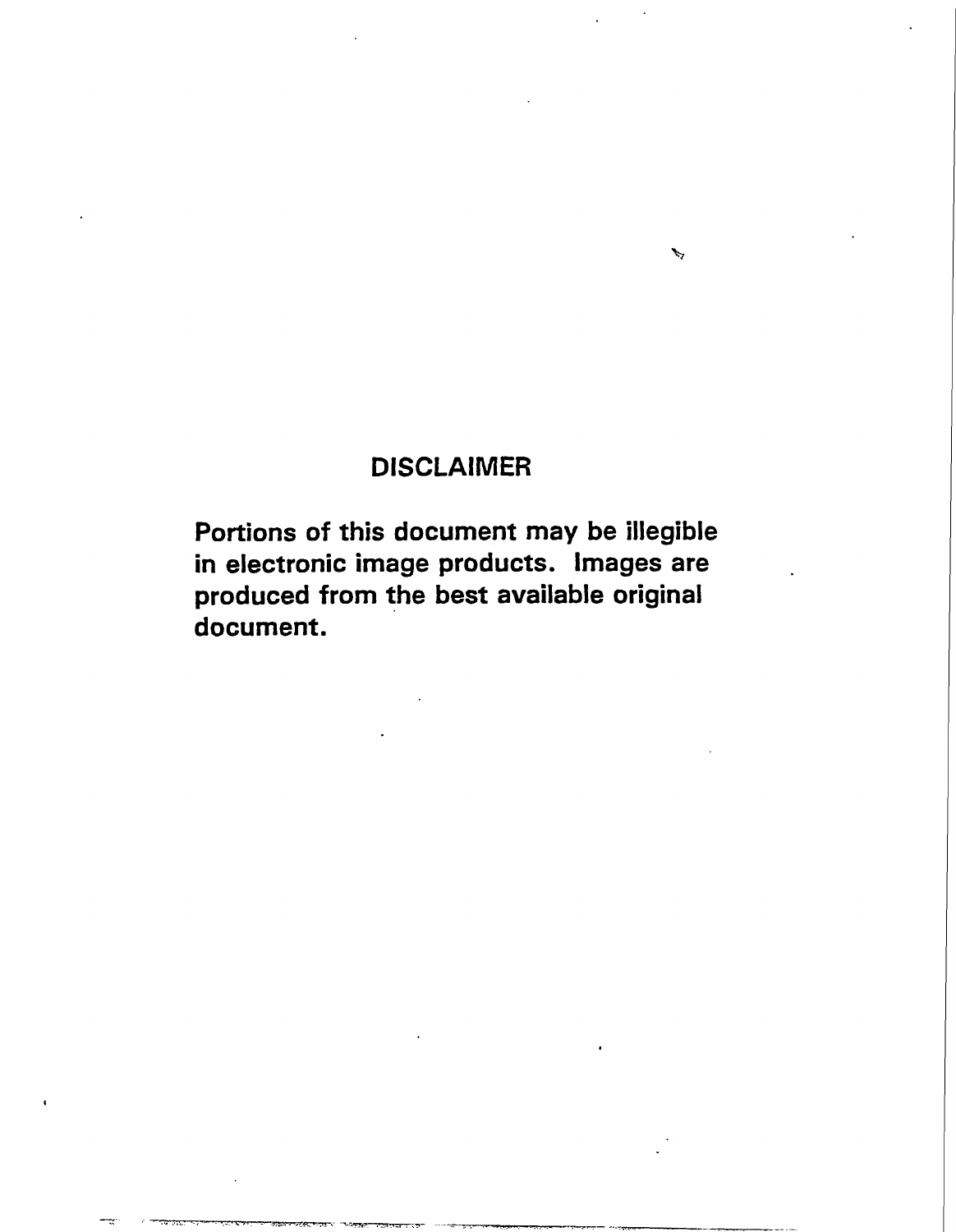### HETEROGENEOUS TREATMENT IN THE VARIATIONAL NODAL METHOD

T. H. Fanning\* G. Palmiotti<sup>\*</sup> University of Wisconsin—Madison<br>
Nuclear Engineering and Engineering Physics<br>
SPRC BAT 230 Nuclear Engineering and Engineering Physics Madison, Wisconsin 53706 F-13108 St. Paul-les-Durance (708)252-6715 France

(708)252-2858

### ABSTRACT

The variational nodal transport method is reduced to its diffusion form and generalized for the treatment of heterogeneous nodes while maintaining nodal balances. Adapting variational methods to heterogeneous nodes requires the ability to integrate over a node with discontinuous cross sections. In this work, integrals are evaluated using composite gaussian quadrature rules, which permit accurate integration while minimizing computing time.

Allowing structure within a nodal solution scheme avoids some of the necessity of cross section homogenization, and more accurately defines the intra-nodal flux shape. Ideally, any desired heterogeneity can be constructed within the node; but in reality, the finite set of basis functions limits the practical resolution to which fine detail can be defined within the node. Preliminary comparison tests show that the heterogeneous variational nodal method provides satisfactory results even if some improvements are needed for very difficult configurations.

### I. INTRODUCTION

Heterogeneous treatment of reactor subassemblies could play a very important role in determining the reactivity level and power distribution of a reactor configuration. This is the case, for instance, when we want to calculate the reactivity variation due to the insertion of control rod subassemblies in fast power reactors. Commonly in design calculations, the absorber is diluted on the total surface of the subassembly—the so called "homogeneous calculation." Actually, the real "heterogeneous" description of the control rod subassembly leads to a reactivity variation that is, in general, lower (in absolute value) with respect to the homogeneous calculation.

Many methods<sup>1–5</sup> are available to account for the heterogeneity effect. The non-explicit ones incorporate the heterogeneity effect at the level of the cross sections, and the homogeneous description is used to calculate the reactivity. Each of these techniques rely on some type of reference calculation, where a heterogeneous cell (or supercell) description of the problem is used. Often, these methods also demand some iteration technique to find the homogeneous equivalent solution that is a priori unknown.

It is evident that an explicit description of the heterogeneity will be the best way to tackle the problem; but depending on the method adopted, a certain number of inconveniences can be encountered. Several finite difference codes need to extend the local mesh refinement to the whole reactor, increasing in an enormous way the total number of unknowns. Monte Carlo methods are very attractive due to the fact that an actual description of the heterogeneous subassembly can be made without penalizing in a significant way the calculation cost. On the other hand, heterogeneity effects are often small enough, in terms of absolute variation, to be strongly affected by the uncertainty (i.e. variance) of a non-deterministic calculation with a limited number of neutron histories.

In this paper, we propose the variational nodal method as a way to treat the explicit heterogeneous description of a subassembly. Nodal transport methods have been used increasingly in neutron transport calculations,<sup>6</sup> with recent

Current address: Argonne National Laboratory, Reactor Analysis Division, Argonne, Illinois 60439.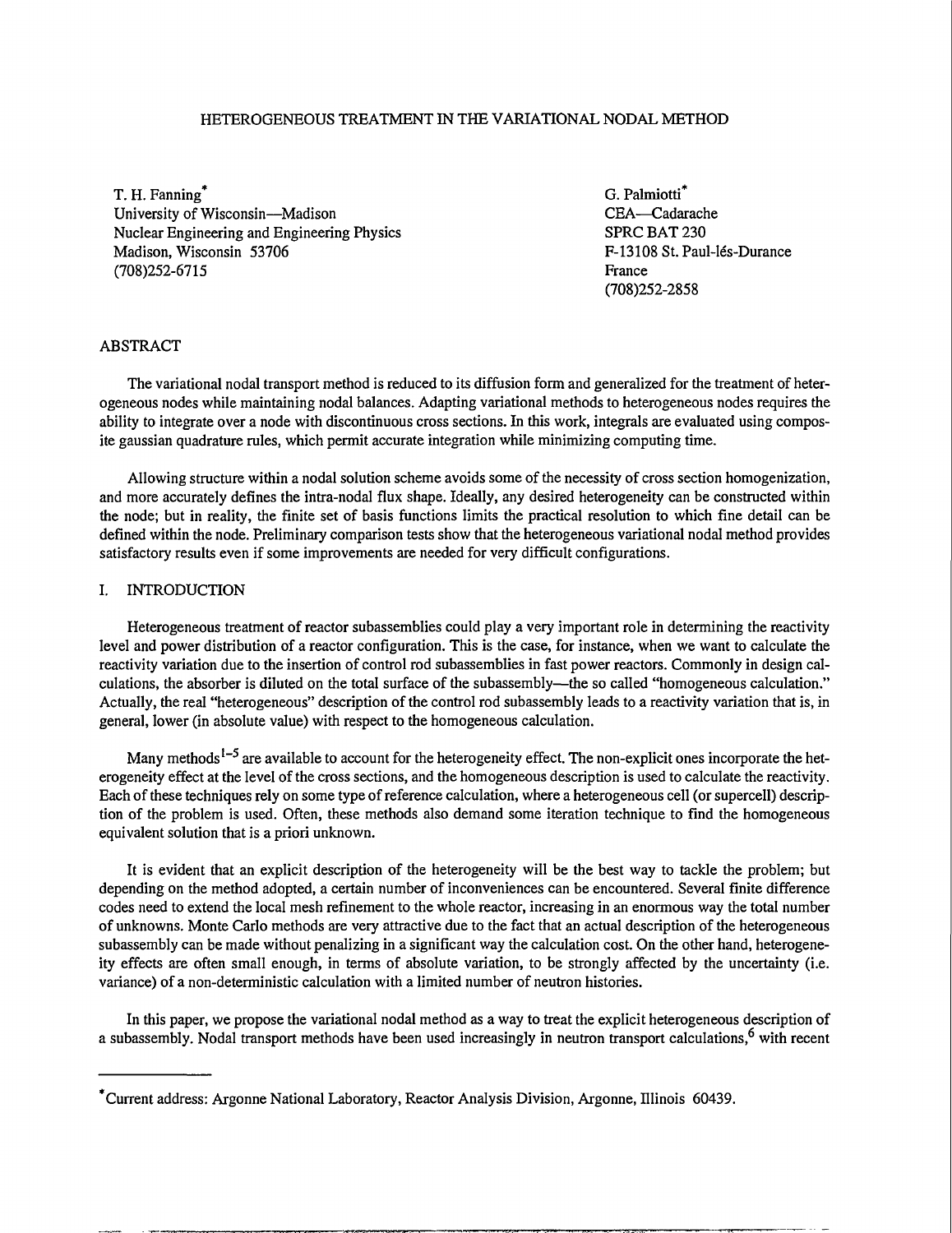advances leading to methods with near Monte Carlo accuracy at a fraction of the computing time. These are the variational nodal methods (VNM),<sup>7–12</sup> based on a functional for the even-parity transport equation to which odd-parity Lagrange multipliers are attached to enforce nodal balance. Response matrices are obtained by using a classical Ritz procedure in which the flux and currents are expanded in complete polynomials in space and angle.

Because of the nature of this formulation, the variational nodal method allows us to treat the cross sections as a function of the spatial variables inside the node. Therefore, an explicit description of the fine structure of the heterogeneous subassembly can be used. In this way, the heterogeneous variational nodal method (HVNM) will more accurately reproduce the intra-nodal flux shape, while obviating some of the spatial cross section homogenization that must be done.

In order to develop a methodology to treat heterogeneous nodes, the diffusion form of a functional for the evenparity transport equation is considered. It is within this framework that a two-dimensional, multigroup diffusion code has been written to examine the properties of treating heterogeneous nodes. Extending this treatment to the transport equation should be straightforward.

#### II. FORMULATION AND IMPLEMENTATION

#### A. Heterogeneous Variational Nodal Method

The response matrices used in variational nodal methods are derived from the functional for the within-group, even-parity transport equation.<sup>7</sup> With the problem domain spatially divided into nodes, the functional may be written as a sum over the nodal contributions. The transport functional<sup>8</sup> for each node includes volume and surface contributions. For node *i,* 

$$
F_i[\psi, \chi] = \int dV_i \left( \int d\hat{\Omega} \left[ \frac{1}{\sigma_i} (\hat{\Omega} \cdot \nabla \psi)^2 + \sigma_i \psi^2 \right] - \sigma_s \phi^2 - 2\phi S \right) + 2 \sum_m \int d\Gamma_{im} \int d\hat{\Omega} (\hat{n} \cdot \hat{\Omega}) \psi \chi, \tag{1}
$$

where  $\psi$  and  $\chi$  are the even- and odd-parity components of the angular flux and  $\Gamma_{im}$  represents the m<sup>th</sup> surface of node *i*. Scattering is assumed to be isotropic, and  $\frac{d\Omega}{dt} = 1$ . The remaining notation is conventional. Throughout this discussion, it is assumed that the cross sections are functions of the spatial variable *r*, thus allowing for inhomogeneous nodes.

It can be shown<sup>8</sup> that requiring Eq. (1) to be stationary with respect to variations in  $\psi$  within the node results in the even-parity transport equation. We will limit here our discussion to the diffusion approximation of the Boltzmann equation. In this case the functional becomes

$$
F_i[\varphi, \hat{n} \cdot J] = \int dV_i \left[ \frac{1}{3\sigma_{tr}} (\nabla \varphi)^2 + \sigma_r \varphi^2 - 2\varphi S \right] + 2 \sum_m \int d\Gamma_{im} \varphi (\hat{n} \cdot J) . \tag{2}
$$

The diffusion functional, Eq. (2), is first cast into algebraic form by using the classical Ritz procedure, where the unknown fluxes and currents are expanded in vectors of known functions. The fluxes and currents are then represented as a product between a vector of unknown coefficients and the vector of known functions:

$$
\varphi_i(r) \approx f^T(r)\varphi_i = \varphi_i^T f(r)
$$
  

$$
\hat{n} \cdot J_{im}(r) \approx h^T(r)j_{im} = j_{im}^T h(r)
$$
 (3)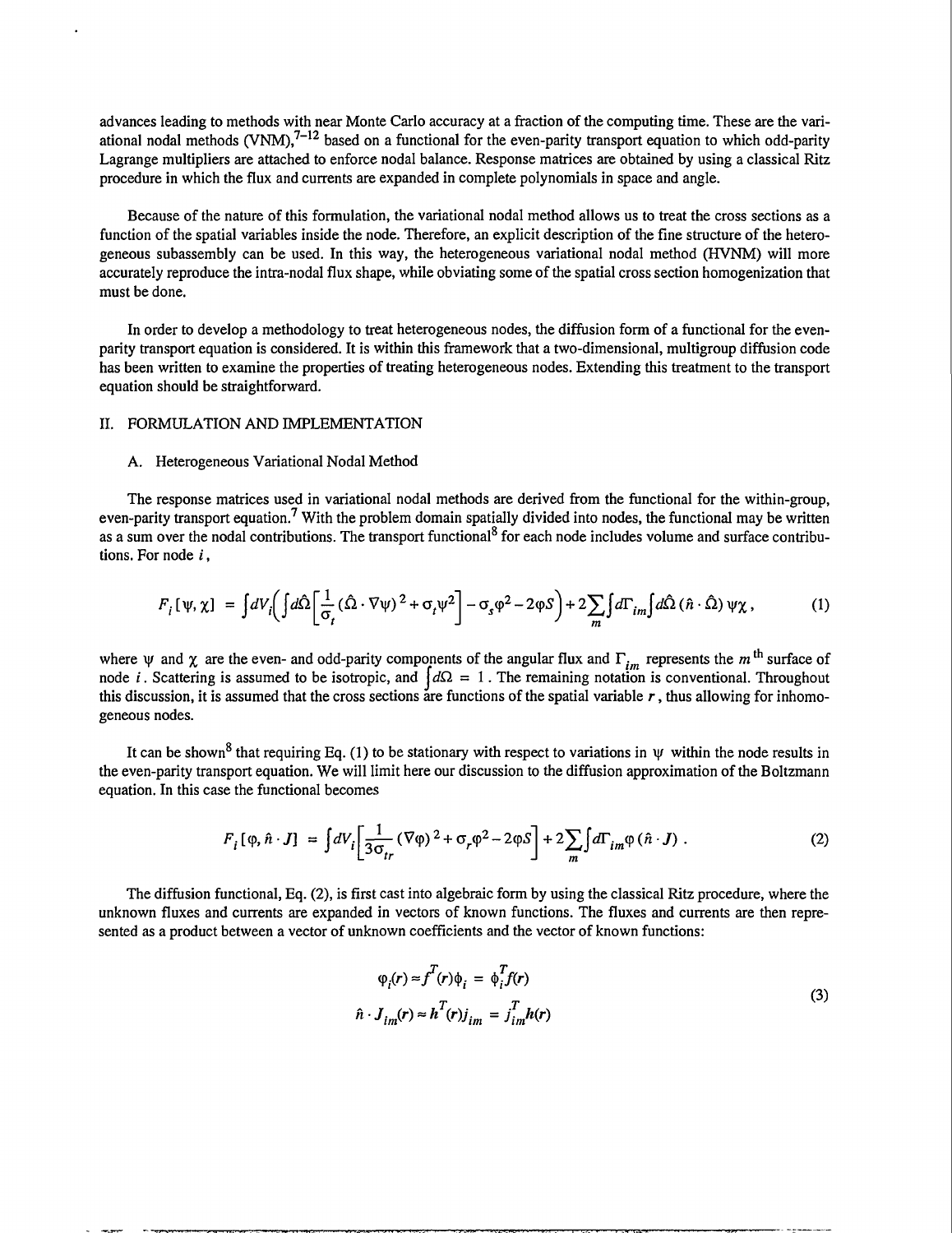Here,  $\phi_i$  and  $j_{im}$  are the vectors of unknown coefficients for node i, and  $f(r)$  and  $h(r)$  are vectors of orthonormal basis functions that obey the orthogonality relations

$$
\int dV_i f(r) f^T(r) = V_i I
$$
  

$$
\int d\Gamma_{im} h(r) h^T(r) = \Gamma_{im} I
$$
 (4)

where  $I$  is the identity matrix.

Substituting Eq. (3) into Eq. (2) yields the reduced functional,

$$
F_i[\phi_i, j_{im}] = \phi_i^T A_i \phi_i - 2\phi_i^T S_i + 2\sum_m \phi_i^T M_{im} j_{im}
$$
 (5)

where the matrices  $A_i$ ,  $S_i$ , and  $M_{im}$  are defined as

$$
A_{i} = \int dV_{i} \left[ \frac{1}{3\sigma_{tr}} \nabla f(r) \nabla f^{T}(r) + \sigma_{r} f(r) f^{T}(r) \right]
$$
  
\n
$$
S_{i} = \int dV_{i} f(r) S(r)
$$
  
\n
$$
M_{im} = \int d\Gamma_{im} f(r) h^{T}(r)
$$
 (6)

In VARIANT, the current VNM code at Argonne National Laboratory,<sup>11</sup> all nodes must be homogeneous; and the above integrals are precalculated by factoring out the (constant) cross sections and converting the integrals to dimensionless form. But when a node is allowed to be heterogeneous, the shape, size, and distribution of the various homogeneous regions within a node are not known in advance. In order to introduce the heterogeneity treatment, each node must be broken up into a set of rectangular regions as demanded by the heterogeneous structure within the node. The result is to break up the integrals over that node into a set of homogenous integrals.

If the homogeneous regions within the heterogeneous node are defined such that

$$
V_i = \sum_{l \in i} V_l,\tag{7}
$$

then the integrals in Eq. (6) can be written as

$$
A_{i} = \sum_{l \in i} \int dV_{l} \left[ \frac{1}{3\sigma_{ir}^{l}} \nabla f(r) \nabla f^{T}(r) + \sigma_{r}^{l} f(r) f^{T}(r) \right]
$$
  

$$
S_{i} = \sum_{l \in i} \int dV_{l} f(r) S^{l}(r)
$$
 (8)

There is no change in the surface integral, as it does not depend on heterogeneous quantities.

In the reduced functional [Eq. (5)], the variation is taken with respect to the vector of unknown flux coefficients,  $\phi$ , to arrive at the analytical approximation to the diffusion equation:

$$
A_i \phi_i = S_i - \sum_m M_{im} j_{im} \tag{9}
$$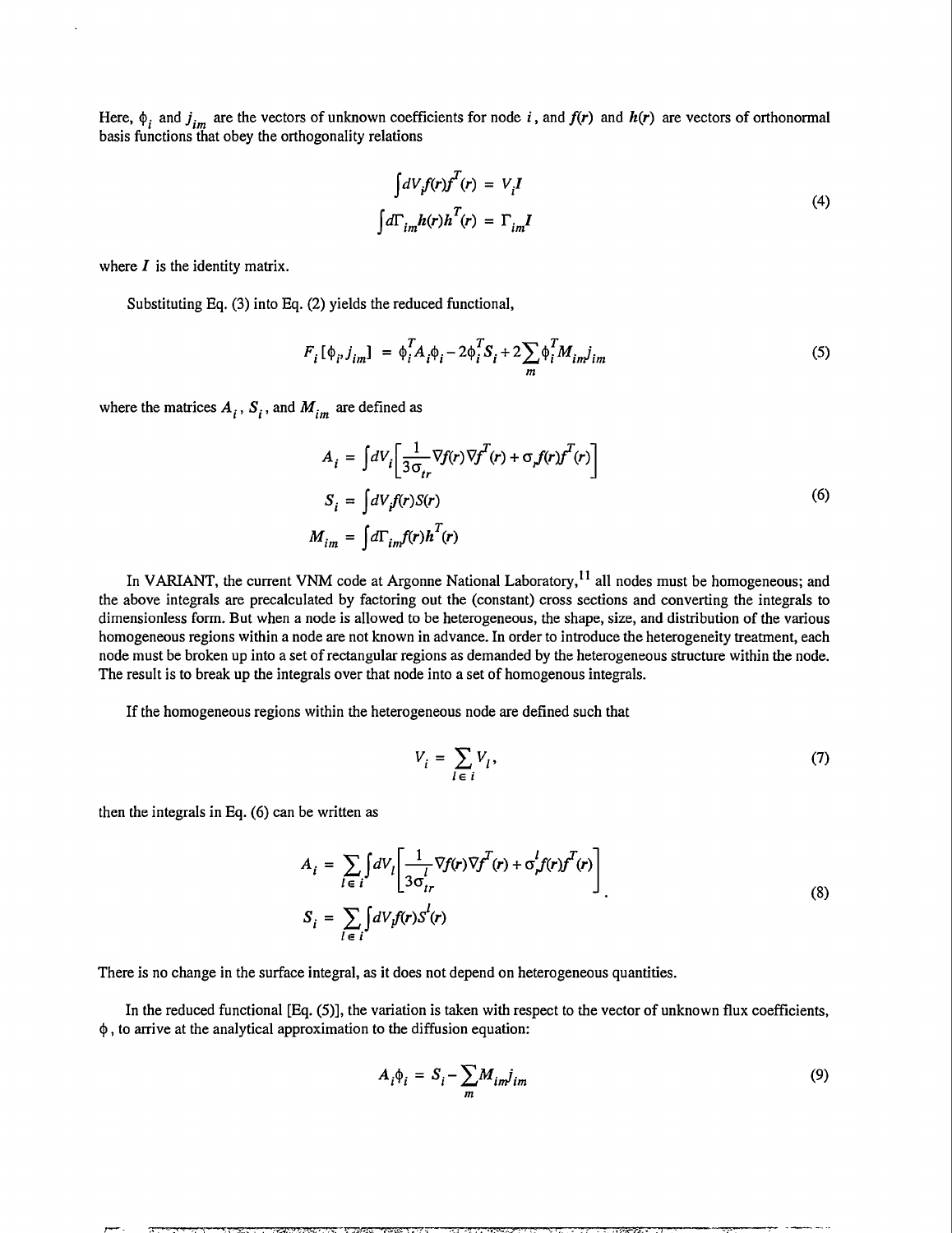Variations taken with respect to the vector of unknown current coefficients,  $j_{im} = -j_{km}$ , between nodes *i* and *k*, result in the flux continuity condition

$$
M_{im}^T \phi_i = M_{km}^T \phi_k. \tag{10}
$$

To solve Eq. (9), it is first recast into its response matrix form by defining partial current moment vectors:

$$
j_{im}^{\pm} = \frac{1}{4} M_{im}^T \phi_i \pm \frac{1}{2} j_{im} \Gamma_{im}, \qquad (11)
$$

where  $j_{im}$  and  $j_{im}$  are the outgoing and incoming partial currents across surface m of node i. Using Eq. (11) to eliminate  $\phi$ , and  $j_{im}$  in Eq. (9) results in the response matrix formulation in terms of the partial currents:

$$
j_i^+ = [G_i + 2I]^{-1}B_iS_i + [G_i + 2I]^{-1}[G_i - 2I]j_i^-,
$$
\n(12)

where  $[G_i + 2I]^{-1} [G_i - 2I]$  is the response matrix for node i. The vectors  $\overline{f_i}$  are partitioned vectors containing the partial current moments for all the surfaces of node *i*. The matrix  $S_i$  is as before, while the matrices  $G_i$  and  $B_i$  are partitioned matrices defined as

$$
[G_i]_{mm'} = M_{im}^T A_i^{-1} M_{im'}
$$
  
\n
$$
[B_i]_{m} = M_{im}^T A_i^{-1}
$$
\n(13)

#### B. Implementation

A stand-alone, two-dimensional multigroup diffusion code has been written to solve the heterogeneous variational diffusion problem in Cartesian geometry. (The current VNM code used at Argonne National Laboratory, VARIANT, is limited to homogeneous nodes.) In order to allow heterogeneities in the nodal description, an efficient means of calculating the integrals of Eq. (8) must be used. To achieve this, composite gaussian quadrature rules are used. $13$ 

The flux expansions, in terms of the basis functions  $f(r)$ , are at most complete 8<sup>th</sup> order polynomials in space. Since the integrals contain the term  $f(r)f^{T}(r)$ , the highest order polynomial in the integrals is 16<sup>th</sup> order. Within each region, the integrals are evaluated using a ten-point gaussian quadrature rule which permits exact evaluation (within machine precision and roundoff) of up to 19<sup>th</sup> order polynomials. All the integrals are precalculated and stored for later reference.

Once the integrals are in place, the initial fission source guess is made by assuming a flat flux distribution. The source matrix for node *i* is found by combining the standard fission and scattering source expression with Eq. (8) and Eq. (3) to arrive at

$$
S_{i_g} = \sum_{l} \int dV_l f(r) f^T(r) \left[ \sum_{g' \neq g} \sigma_{g' \to g}^l \phi_{i_{g'}}^T + \frac{\chi_g}{k} \sum_{g'} \nu \sigma_{f_g}^l \phi_{i_{g'}}^T \right]. \tag{14}
$$

*T*   $\mathbf{H}$  are the flux moments from the previous source heration. Although all the flux moments are required to evaluate the source, it is not necessary to explicitly evaluate the average flux in each homogeneous region within a heterogeneous node. Once the initial source is defined, the incoming partial currents of each node are set to zero; and the first set of inner iterations is begun.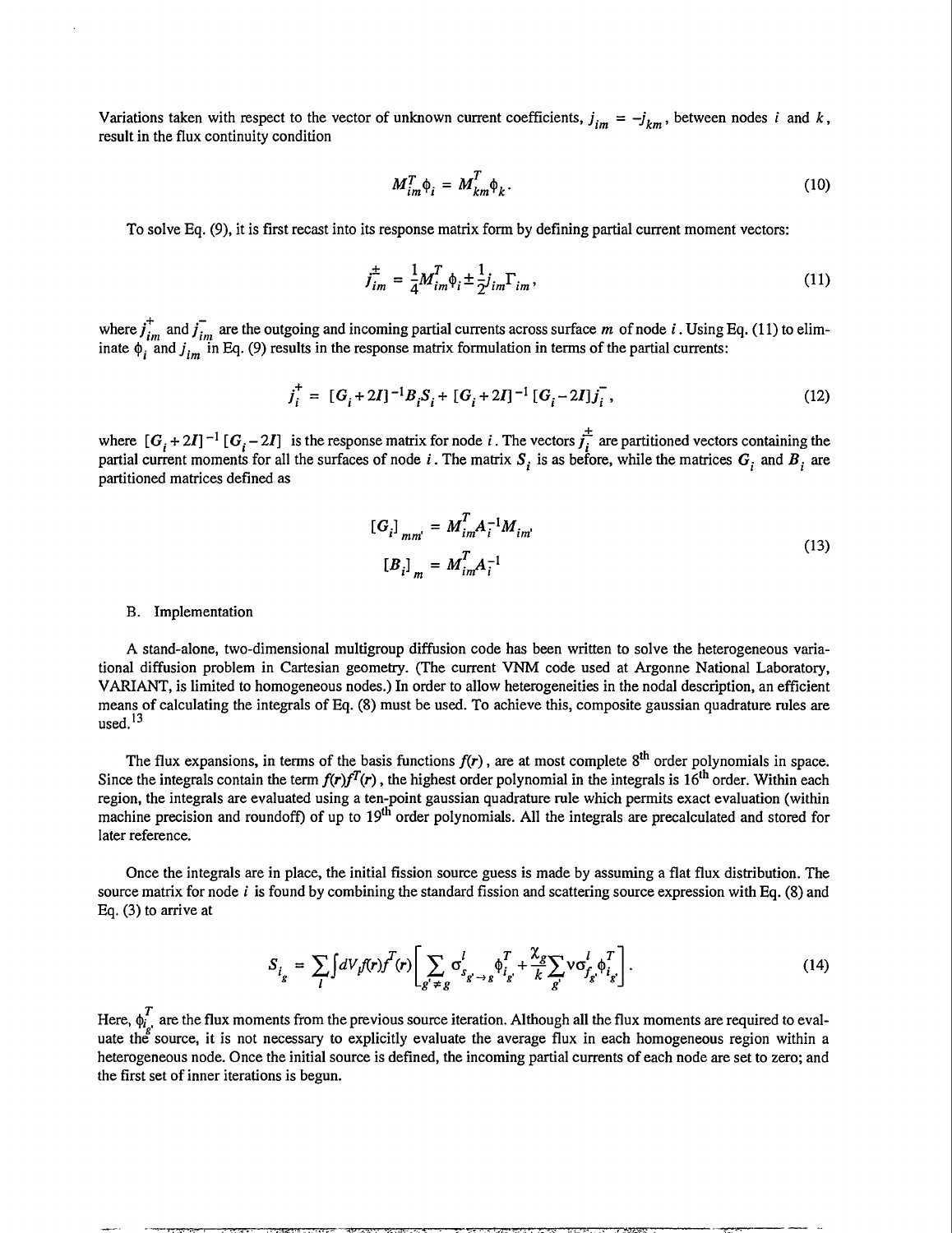

Figure 1: Core and Control Rod Models in *X-Y* Geometry

A red-black inner iteration scheme is used. During the first phase, the outgoing partial currents of the red nodes are calculated using Eq. (12). By combining Eq. (11) with Eq. (10), the outgoing partial currents can be used to update the incoming partial currents of the adjacent black nodes:

$$
j_{black}^{-} = j_{red}^{+} \tag{15}
$$

Outgoing partial currents of the black nodes are calculated in the same manner as the red nodes, and the results are used to update the incoming partial currents of the red nodes. This process is continued until all the moments of all partial currents have converged to within a specified tolerance.

When the partial currents have converged, the flux moments for each node can be determined by using Eq. (9) along with

$$
j_{im} = \frac{j_{im}^+ - j_{im}^-}{\Gamma_{im}}.\tag{16}
$$

Using the new flux moments, an updated fission source and *k* are determined and checked for convergence. At present, no acceleration techniques have been employed to improve the computation time of either inner or outer iterations.

#### III. COMPUTATIONAL RESULTS

In order to verify the method previously presented, we consider the calculation of control rod reactivity worth of a typical large size fast reactor. The two dimensional *X-Y* model used is shown in Figure 1 along with the heterogeneous description of a control rod subassembly, consisting of a central strong absorber  $(B_4C)$  surrounded by a Na/SS diluted zone. A four group energy structure has been employed, and the related cross sections have been generated for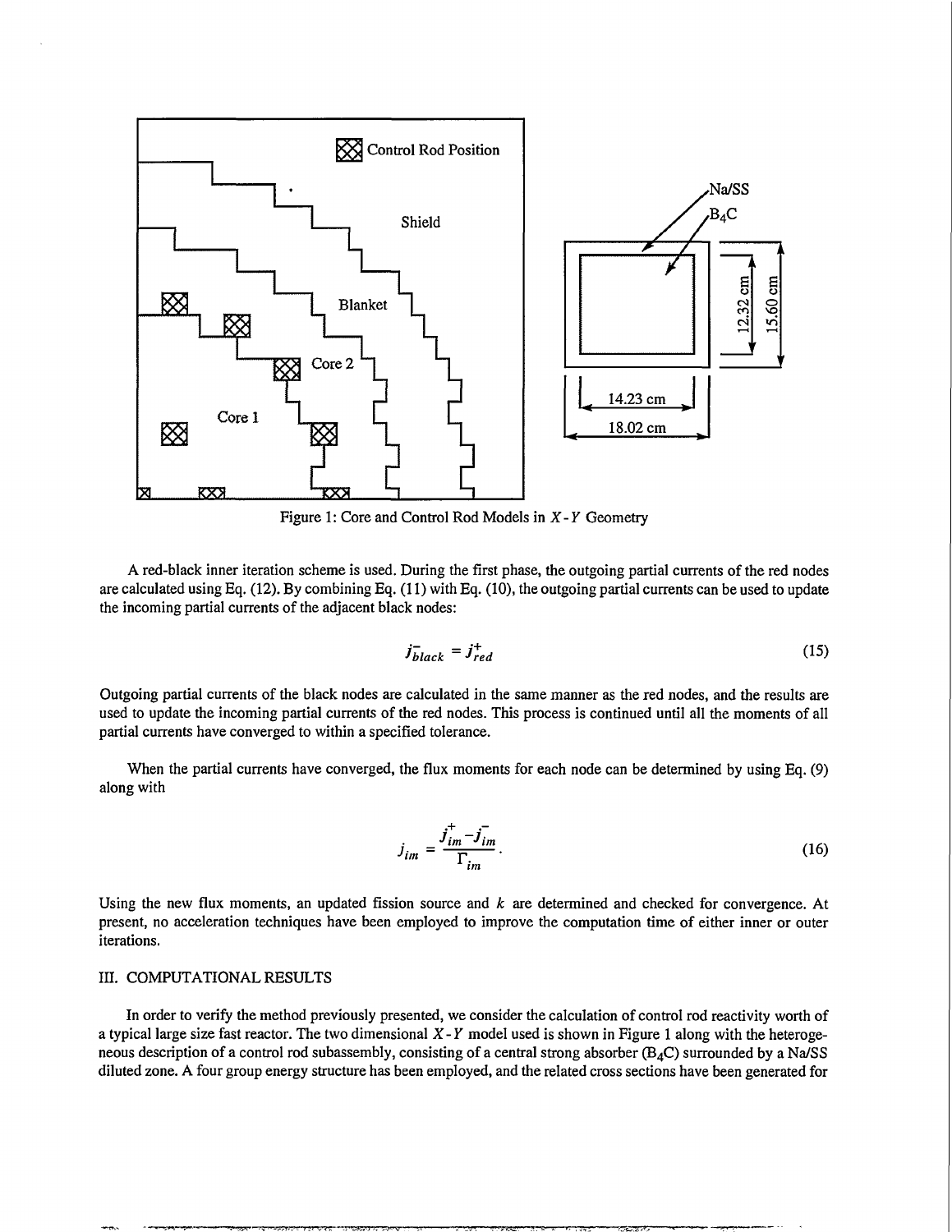|                                 | Rod Worth $\Delta \rho$ (%) <sup>a</sup> |             |                 |
|---------------------------------|------------------------------------------|-------------|-----------------|
| Configuration                   | Heterogeneous                            | Homogeneous | Effect $(\%)^b$ |
| All Rods In                     | $-12.174$                                | $-13.290$   | 8.4             |
| Center Rod In                   | $-0.235$                                 | $-0.250$    | 6.2             |
| First Row In                    | $-1.106$                                 | $-1.153$    | 4.0             |
| Second Row In                   | $-5.057$                                 | $-5.204$    | 2.8             |
| All In Except Half Rod in Row 2 | $-9.968$                                 | $-10.752$   | 7.3             |

Table 1: Heterogeneity Effect for Different Configurations

<sup>a</sup> Reactivity variation in percent  $\Delta \rho$  with respect to reference configuration where followers are present in all control rod regions.

<sup>o</sup>Expressed as  $(\Delta \rho^{nom} - \Delta \rho^{net}) / \Delta \rho^{nom}$ .

all compositions, including the homogeneous control rod where the standard design approximation of volume weighted densities has been applied.

In Table 1, the results obtained for the heterogeneity effect (in terms of percent variation of reactivity with respect to the reference configuration, where a sodium follower is present in all the control rod zones) are shown for different configurations of control rod insertions. Very large effects (more than 8%) can be observed for some configurations. Actually, because these calculations have been performed using diffusion theory, those effects are generally underestimated, while transport calculations would have provided larger values. We can also observe that the heterogeneity effects are space dependent. Depending on the position of the inserted control rod in the core, the heterogeneity effect can be strongly different. The main reason for this is related to the different flux gradients at the positions of the control rods.

In Table 2, reactivity variations are compared between the reference solution using the explicit representation of the heterogeneity within a refined mesh and HVNM, where only one node is used but the cross section spatial dependence is taken into account to describe the heterogeneity. Note that in the reference solution, because a refined mesh is used, the increase in number of nodes per subassembly is propagated to all subassemblies lying in the same band, leading to a total number of nodes over two times greater than the standard meshing.

Results are shown for different approximations of the surface and intra-node variables. We can observe that little is gained increasing the order of the expansion on the surface of the node. On the contrary, the accuracy is improved by going to higher order polynomials inside the node. We recall that, currently in VARIANT, only up to fourth order expansion is allowed within the node for Cartesian geometries. The comparison looks quite satisfactory, except perhaps, the configuration with all control rods inserted where, even using an eighth order expansion, a 2% error was found with respect to the reference solution.

In order to better understand the difficulty of the problem, we can look to Figure 2 where the total flux traverse along the x axis is plotted for different solutions in the case of all control rods inserted. A zoom to the "half" control rod of the first ring shows that the reference flux is very difficult to be reproduced by an eighth order polynomial expansion. Moreover, the flux gradient is discontinuous where material changes inside the node occur. HVNM shows a smooth flux because only one basis of polynomials is used over the entire node. In any case, the HVNM solution presents a large improvement with respect to the homogeneous representation.

Table 3 shows the computational time required by the various solutions. As can be seen in the table, the addition of the heterogeneity treatment used by HVNM imposes virtually no penalty to the computational effort as compared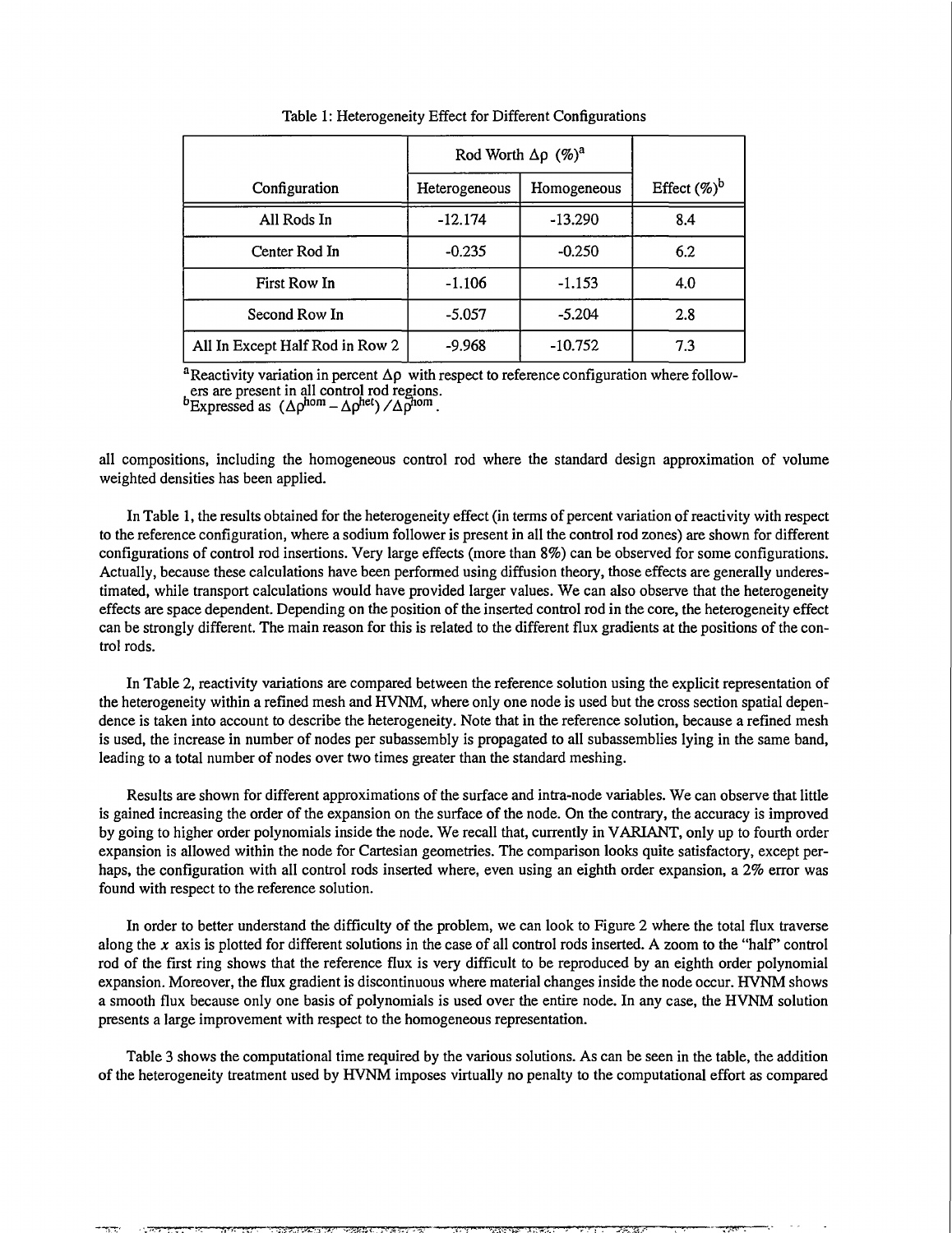| Polynomial<br>Order                                      |                                    | Reference | <b>HVNM</b>        |                    |                    |                    |
|----------------------------------------------------------|------------------------------------|-----------|--------------------|--------------------|--------------------|--------------------|
|                                                          | Surface                            | 2         |                    |                    |                    | $\mathbf{2}$       |
|                                                          | Volume                             | 6         | 4                  | 6                  | 8                  | 6                  |
| Rod Worth $( \%^a)$ <sup>a</sup> (% error <sup>b</sup> ) | All Rods In                        | $-12.174$ | $-12.694$<br>(4.3) | $-12.527$<br>(2.9) | $-12.445$<br>(2.2) | $-12.539$<br>(3.0) |
|                                                          | Center Rod In                      | $-0.235$  | $-0.240$<br>(2.4)  | $-0.239$<br>(1.7)  | $-0.238$<br>(1.3)  | $-0.239$<br>(1.8)  |
|                                                          | First Row In                       | $-1.106$  | $-1.129$<br>(2.1)  | $-1.122$<br>(1.4)  | $-1.118$<br>(1.1)  | $-1.123$<br>(1.5)  |
|                                                          | Second Row In                      | $-5.057$  | $-5.137$<br>(1.6)  | $-5.111$<br>(1.1)  | $-5.099$<br>(0.8)  | $-5.114$<br>(1.1)  |
|                                                          | All In Except Half<br>Rod in Row 2 | $-9.968$  | $-10.350$<br>(3.8) | $-10.227$<br>(2.6) | $-10.166$<br>(2.0) | $-10.235$<br>(2.7) |

Table 2: Comparison of Control Rod Worth between an Explicit Description and the HVNM Code

<sup>a</sup>Reactivity variation in percent  $\Delta \rho$  with respect to reference configuration where followers are present in all control rod regions.

 $b^b$ Calculated as  $(\Delta \rho^{HVNM} - \tilde{\Delta} \rho^{Reference}) / \Delta \rho^{Reference}$ .

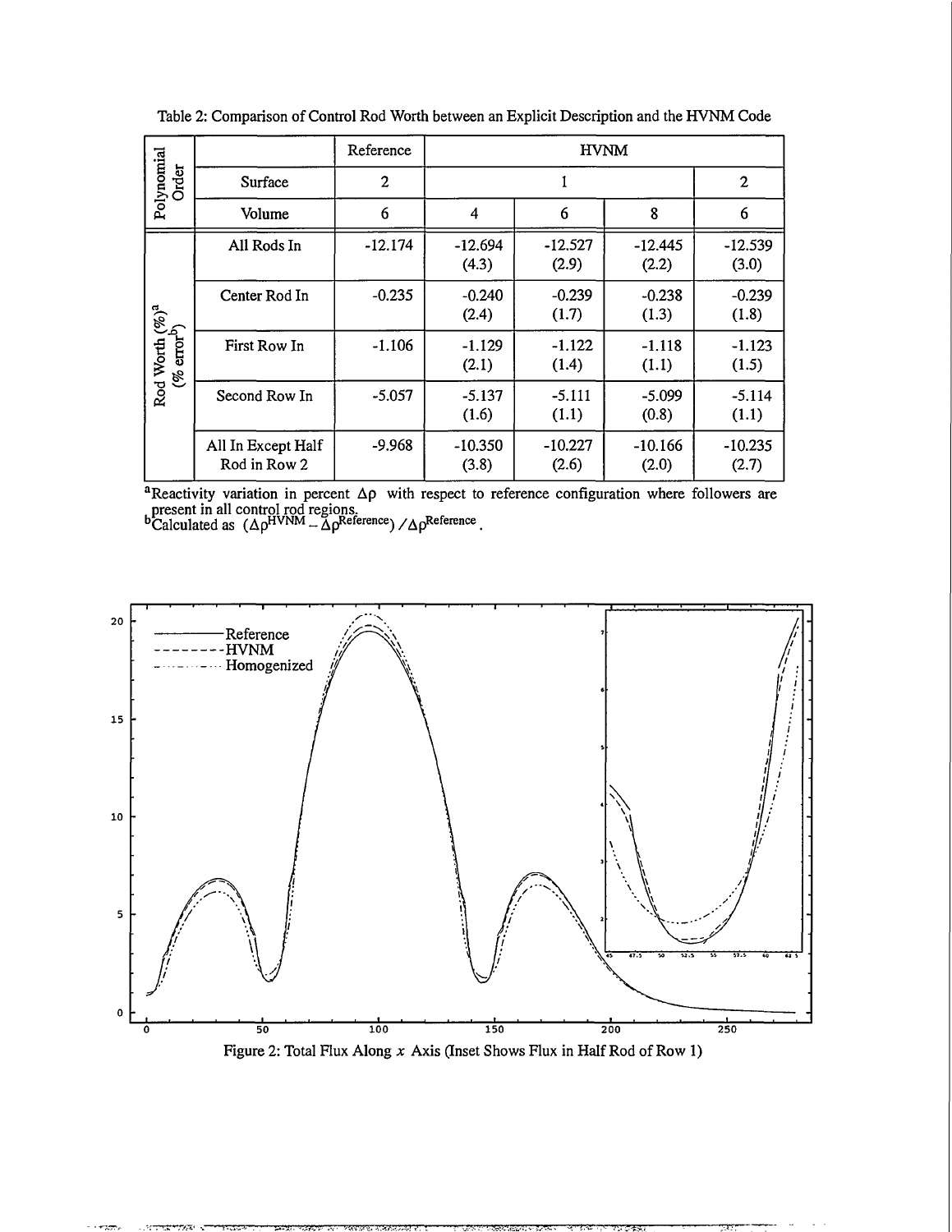|                                     | Total Time by Solution Type <sup>a</sup> (sec) |             |             |  |  |
|-------------------------------------|------------------------------------------------|-------------|-------------|--|--|
| Configuration                       | Reference                                      | Homogeneous | <b>HVNM</b> |  |  |
| All Rods In                         | 1960                                           | 940         | 873         |  |  |
| Center Rod In                       | 766                                            | 314         | 317         |  |  |
| First Ring In                       | 909                                            | 379         | 387         |  |  |
| Second Ring In                      | 1660                                           | 690         | 717         |  |  |
| All In Except Half Rod in<br>Ring 1 | 3240                                           | 1390        | 1413        |  |  |

Table 3: Timing results for the Various Solution Methods

<sup>a</sup>Times are shown for sixth order internal expansions and linear surface expansions.

to the standard homogeneous treatment. The reference solution, on the other hand, requires twice as much time due to the increase in number of nodes.

At present, the HVNM code enforces the same order of internal approximation for all the nodes. An obvious improvement will be to have selected nodes (in particular, the ones we want to treat heterogeneously) with different, more accurate expansion orders (up to 10 or 12). The iteration scheme and total number of surface unknowns will not change because the expansion order on the node surface will be kept the same (linear) everywhere. This option will allow improved results without penalizing the computation time in a significant way. Most of the nodes (i.e. the homogeneous ones) will keep the standard fourth order internal approximation. Other possible improvements might employ the use of a different basis of functions or the possibility to deal with piecewise functions inside the node.

# IV. CONCLUSIONS

Because of its formulation, the variational nodal method is well suited to be employed in the explicit description of the fine structure of heterogeneous nodes. We have presented the formulation modification with respect to the original method to take into account the spatial dependence of cross sections inside a node. The HVNM method has been implemented in a two-dimensional Cartesian code using multigroup diffusion theory.

Calculational comparisons have shown quite satisfactory results even if some improvements are needed for very difficult configurations. For this purpose, in the future, the code will be extended to allow different orders of internal approximations by node. Transport theory will also be implemented in order to provide more realistic results.

In addition, different geometries, including curvilinear ones like circles inside subassemblies, have to be treated to better represent the real fine structure of heterogeneous subassemblies. Finally, in the case where a continuous basis of functions inside the node will not be accurate enough to represent the shape of the intra-nodal flux, the use of piecewise polynomials may be necessary.

#### ACKNOWLEDGMENTS

The authors would like to acknowledge C. Carrico of Argonne National Laboratory for his invaluable assistance in keeping up to date with the constantly evolving variational nodal methods. This work was done in part at Argonne National Laboratory under the support of a laboratory graduate fellowship program.